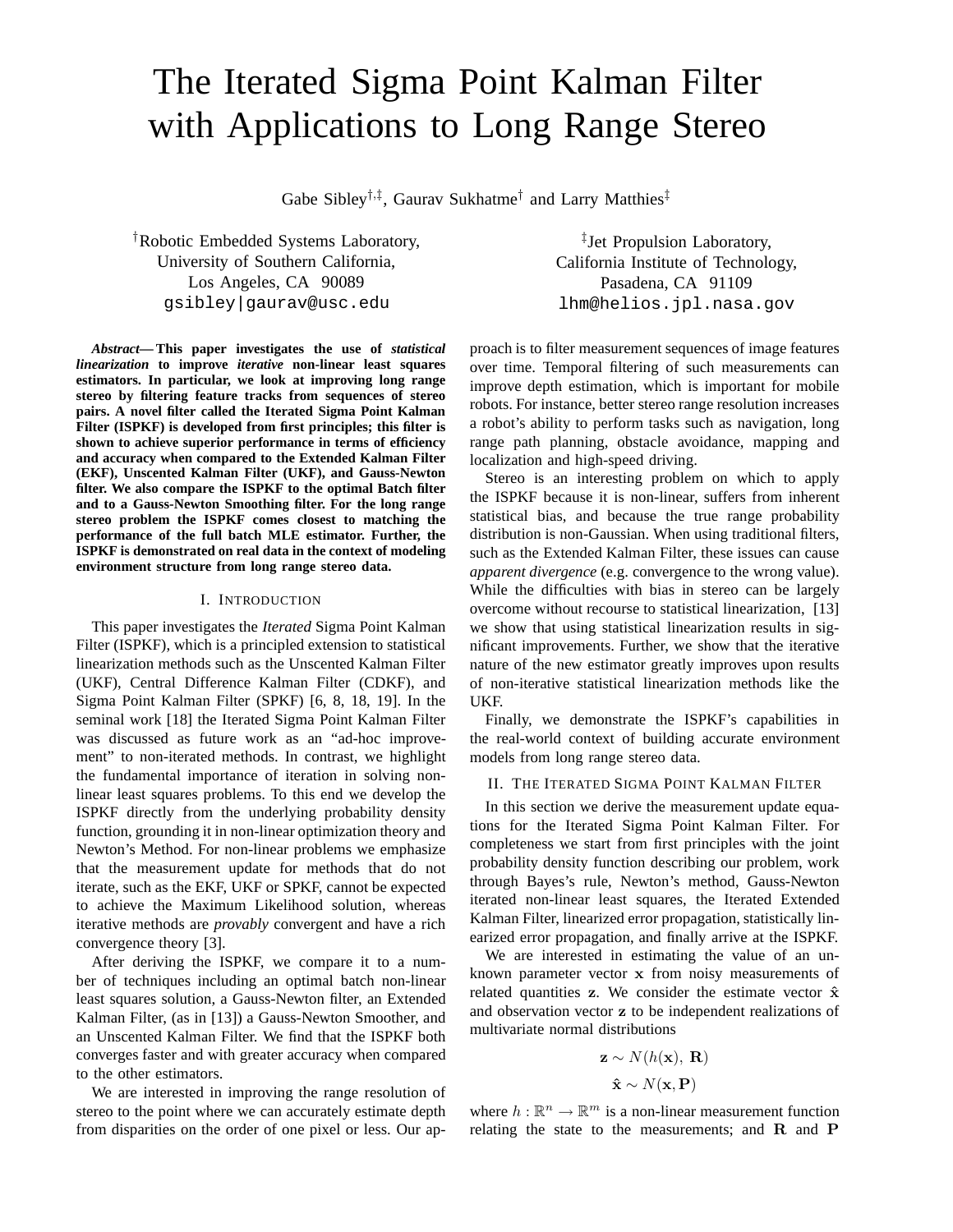are the measurement and state error covariance matrices, respectively.

From the Bayesian perspective we have  $P(x|z)$  =  $\eta P(\mathbf{z}|\mathbf{x})P(\mathbf{x})$  where  $\eta = P(\mathbf{z})^{-1}$  amounts to a normalizing factor,  $P(x)$  is the prior, and  $P(z|x)$  is the likelihood. Note that in this paper we ignore any system dynamics in the process model that might be acting on the prior and focus on the *distinct* problem of the measurement update. The task of *maximum a posterior* (MAP) estimation is to find the x that maximizes the scalar quantity  $P(\mathbf{z}|\mathbf{x})P(\mathbf{x})$ . Recall that the distributions on x and z are normal,

$$
P(\mathbf{z}|\mathbf{x}) = \frac{1}{\sqrt{(2\pi)^m |\mathbf{R}|}} \exp\left(-\frac{1}{2}(\mathbf{z} - h(\mathbf{x}))^T \mathbf{R}^{-1}(\mathbf{z} - h(\mathbf{x}))\right)
$$

$$
P(\mathbf{x}) = \frac{1}{\sqrt{(2\pi)^n |\mathbf{P}|}} \exp\left(-\frac{1}{2}(\hat{\mathbf{x}} - \mathbf{x})^T \mathbf{P}^{-1}(\hat{\mathbf{x}} - \mathbf{x})\right)
$$

where  $|\cdot|$  is the determinant. The solution that maximizes  $P(z|x)P(x)$  is equivalent to minimizing its negative log, which reduces to the quadratic,

$$
\ell(\mathbf{x}) = \frac{1}{2} \left[ (\mathbf{z} - h(\mathbf{x}))^T \mathbf{R}^{-1} (\mathbf{z} - h(\mathbf{x})) + (\hat{\mathbf{x}} - \mathbf{x})^T \mathbf{P}^{-1} (\hat{\mathbf{x}} - \mathbf{x}) \right] + k
$$

where  $k$  is a constant which may be dropped. An algebraically equivalent way to look at MAP is to consider the prior estimate as a pseudo-observation and then to write a new observation vector and function,

$$
\mathbf{Z} = \begin{bmatrix} \mathbf{z} \\ \hat{\mathbf{x}} \end{bmatrix}, \quad g(\mathbf{x}) = \begin{bmatrix} h(\mathbf{x}) \\ \mathbf{x} \end{bmatrix}, \quad \mathbf{C} = \begin{bmatrix} \mathbf{R} & 0 \\ 0 & \mathbf{P} \end{bmatrix}
$$

which gives (ignoring  $k$ )

$$
\ell(\mathbf{x}) \approx \frac{1}{2} [(\mathbf{Z} - g(\mathbf{x})) \mathbf{C}^{-1} (\mathbf{Z} - g(\mathbf{x}))]. \tag{1}
$$

If we let  $S^T S = C^{-1}$  and

$$
f(\mathbf{x}) = \mathbf{S}(\mathbf{Z} - g(\mathbf{x}))
$$
 (2)

then (1) is clearly a non-linear least squares problem of the form

$$
\ell(\mathbf{x}) = \frac{1}{2} ||f(\mathbf{x})||^2.
$$

Newton's solution to such optimization problems is the iterative sequence

$$
\mathbf{x}_{i+1} = \mathbf{x}_i - (\nabla^2 \ell(\mathbf{x}_i))^{-1} \nabla \ell(\mathbf{x}_i).
$$
 (3)

For small residual problems a useful approximation to (3) is the Gauss-Newton method, which approximates the Hessian  $\nabla^2 \ell(\mathbf{x}_i)$  by  $f'(\mathbf{x}_i) T f'(\mathbf{x}_i)$ . Thus, since the gradient of (2) is  $\nabla \ell(\mathbf{x}_i) = f'(\mathbf{x}_i)^T f(\mathbf{x}_i)$ , the Gauss-Newton method defines the sequence of iterates [3]

$$
\mathbf{x}_{i+1} = \mathbf{x}_i - (f'(\mathbf{x}_i)^T f'(\mathbf{x}_i))^{-1} f'(\mathbf{x}_i)^T f(\mathbf{x}_i)
$$
 (4)

where  $f'(\mathbf{x}_i)$  is the Jacobian of (2). Noting that  $f'(\mathbf{x}_i)$  =  $-SG_i$  where  $G_i$  is the Jacobian of  $g(\mathbf{x}_i)$ , (4) becomes

$$
\mathbf{x}_{i+1} = (\mathbf{G}_i^T \mathbf{C}^{-1} \mathbf{G}_i)^{-1} \mathbf{G}_i^T \mathbf{C}^{-1} (\mathbf{Z} - g(\mathbf{x}_i) + \mathbf{G}_i \mathbf{x}_i)
$$
 (5)

which (when  $g(x)$  is first approximated by its first order expansion) is also the *normal equation* solution to (1). This sequence is iterated to convergence. After convergence the updated covariance  $\hat{P}_{k+1}$  is approximated using

$$
\hat{\mathbf{P}}_{k+1} = (\mathbf{G}_i^T \mathbf{C}^{-1} \mathbf{G}_i)^{-1} = (\mathbf{H}_i^T \mathbf{R}^{-1} \mathbf{H}_i + \mathbf{P}^{-1})^{-1} \tag{6}
$$

where  $H_i$  is the Jacobian of  $h(\mathbf{x}_i)$  (for notational simplicity the  $k$  is dropped on the current covariance  $P$ ). At this point we have derived the Gauss-Newton measurement update and made explicit the connection to Newton's method. In contrast to one shot linearization methods like the Extended Kalman Filter or the Unscented Kalman Filter, the Gauss-Newton method is locally convergent to the MAP estimate for near zero-residual problems [3]. In fact the discrete EKF is algebraically equivalent to a **single** iteration of the Gauss-Newton method [1]. The Gauss-Newton method is simply on the other side of the *matrix inversion lemma*. To see this we will need two forms of the matrix inversion lemma: 1)

$$
(\mathbf{H}^T \mathbf{R}^{-1} \mathbf{H} + \mathbf{P}^{-1})^{-1} \mathbf{H}^T \mathbf{R}^{-1} = \mathbf{P} \mathbf{H}^T (\mathbf{H} \mathbf{P} \mathbf{H}^T + \mathbf{R})^{-1}
$$

and 2)

$$
(\mathbf{H}^T \mathbf{R}^{-1} \mathbf{H} + \mathbf{P}^{-1})^{-1} = \mathbf{P} - \mathbf{P} \mathbf{H}^T (\mathbf{H} \mathbf{P} \mathbf{H}^T + \mathbf{R})^{-1} \mathbf{H} \mathbf{P}
$$

Expanding (5) and making use of the matrix inversion lemma we obtain,  $x_{i+1}$ 

$$
= \mathbf{x}_i + (\mathbf{H}_i^T \mathbf{R}^{-1} \mathbf{H}_i + \mathbf{P}^{-1})^{-1} \left[ \mathbf{H}_i^T \mathbf{R}^{-1} (\mathbf{z} - h(\mathbf{x}_i)) + \mathbf{P}^{-1} (\hat{\mathbf{x}}_k - \mathbf{x}_i) \right]
$$

$$
= \hat{\mathbf{x}}_k + \mathbf{P} \mathbf{H}_i^T (\mathbf{H}_i \mathbf{P} \mathbf{H}_i^T + \mathbf{R})^{-1} (\mathbf{z} - h(\mathbf{x}_i))
$$
  
- 
$$
\mathbf{P} \mathbf{H}_i^T (\mathbf{H}_i \mathbf{P} \mathbf{H}_i^T + \mathbf{R})^{-1} \mathbf{H}_i \mathbf{P} \mathbf{P}^{-1} (\hat{\mathbf{x}}_k - \mathbf{x}_i) \quad (7)
$$

$$
= \hat{\mathbf{x}}_k + \mathbf{P} \mathbf{H}_i^T (\mathbf{H}_i \mathbf{P} \mathbf{H}_i^T + \mathbf{R})^{-1} (\mathbf{z} - h(\mathbf{x}_i) - \mathbf{H}_i(\hat{\mathbf{x}}_k - \mathbf{x}_i))
$$
  

$$
= \hat{\mathbf{x}}_k + \mathbf{K} (\mathbf{z} - h(\mathbf{x}_i) - \mathbf{H}_i(\hat{\mathbf{x}}_k - \mathbf{x}_i))
$$
(8)

which is the Iterated Extended Kalman Filter measurement update;  $\mathbf{K} = \mathbf{P}\mathbf{H}_{i}^{T}(\mathbf{H}_{i}\mathbf{P}\mathbf{H}_{i}^{T} + \mathbf{R})^{-1}$  is the Kalman gain. Once the sequence over  $i$  is iterated to convergence the next time estimate  $\hat{\mathbf{x}}_{k+1}$  is set to  $\mathbf{x}_i$ . Similarly, after convergence, the covariance update (6) can be manipulated into the familiar EKF form  $\mathbf{P}_{k+1} = (\mathbf{I} - \mathbf{K} \mathbf{H}_i) \mathbf{P}$ . On the first iteration  $x_i = \hat{x}$ ,  $i = 1$ , and (8) reduces to the Extended Kalman Filter. The point here is that iteration is not just an extension to the EKF; on the contrary, for near zero-residual problems, the EKF is a sub-optimal approximation of the provably convergent Gauss-Newton method [3].

### *A. Linear Error Propagation*

Notice that in (8) there are numerous linearized error propagation terms like  $\mathbf{P}\mathbf{H}^T$  and  $\mathbf{H}\mathbf{P}\mathbf{H}^T$ . If we have a linear function  $z = Hx$  like the linearized equations above,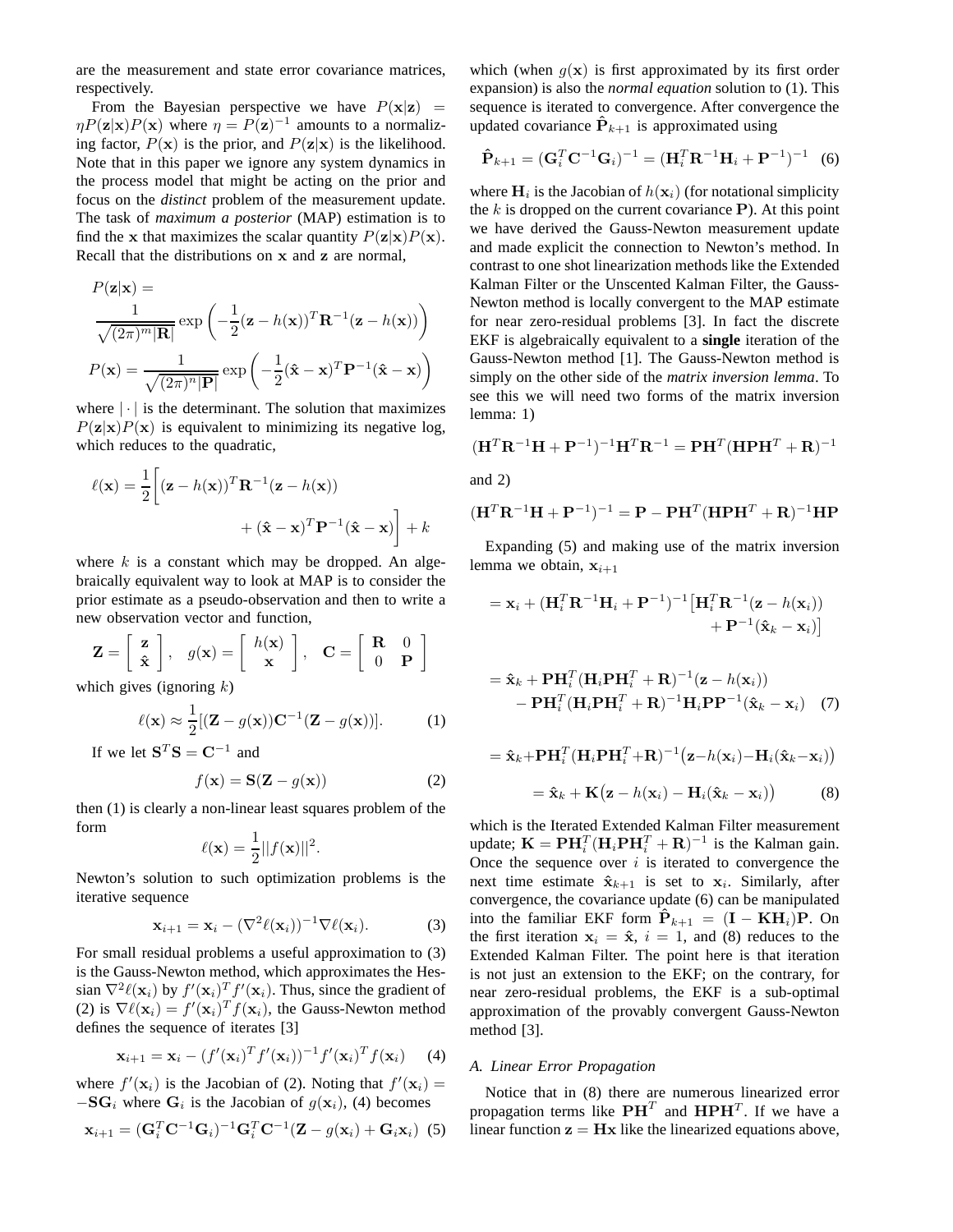then using the linearity of expectation we can propagate covariance in x through to z

$$
\begin{array}{ll}\n\text{cov}(\mathbf{z}) & = E[(\hat{\mathbf{z}} - \mathbf{z})(\hat{\mathbf{z}} - \mathbf{z})^T] \\
& = E[(\mathbf{H}\hat{\mathbf{x}} - \mathbf{H}\mathbf{x})(\mathbf{H}\hat{\mathbf{x}} - \mathbf{H}\mathbf{x})^T] \\
& = \mathbf{H}\text{cov}(\mathbf{x})\mathbf{H}^T \\
& = \mathbf{H}\mathbf{P}\mathbf{H}^T\n\end{array}
$$

and the cross-covariance is

$$
cov(\mathbf{x}, \mathbf{z}) = E[(\hat{\mathbf{x}} - \mathbf{x})(\hat{\mathbf{z}} - \mathbf{z})^T]
$$
  
=  $E[(\hat{\mathbf{x}} - \mathbf{x})(\mathbf{H}\hat{\mathbf{x}} - \mathbf{H}\mathbf{x})^T]$   
=  $cov(\mathbf{x})\mathbf{H}^T$   
=  $\mathbf{P}\mathbf{H}^T$ 

Note also that  $cov(\mathbf{z}, \mathbf{x}) = cov(\mathbf{x}, \mathbf{z})^T = \mathbf{H} cov(\mathbf{x}) =$ HP. With these in mind the IEKF update in (7) and (8) is

$$
\mathbf{x}_{i+1} = \hat{\mathbf{x}} + \text{cov}(\mathbf{x}, \mathbf{z}) (\text{cov}(\mathbf{z}) + \mathbf{R})^{-1}
$$

$$
\left( \mathbf{z} - h(\mathbf{x}_i) - \text{cov}(\mathbf{x}, \mathbf{z})^T \mathbf{P}^{-1} (\hat{\mathbf{x}} - \mathbf{x}_i) \right) \quad (9)
$$

This equation is based on linearization of the observation function  $h$ , and linearized error propagation of the random variables  $\hat{x}$  and  $z$ .

A more accurate method of error propagation could be employed, such as statistically linearized error propagation [5]. There are various methods that use this technique, such as the UKF, SPKF, CDKF and LRKF [6, 8, 9, 18, 19]. However, these methods do not iterate the sequence to convergence, and typically end their analysis with comparison to the Extended Kalman Filter. This practice misses the direct and intuitive relationship between the Iterated Extended Kalman Filter and Newton's method. One would never iterate the Newton method just once. Hence, it is important to extend the statistical linearized filters so that iteration is possible.

#### *B. Statistically Linearized Error Propagation*

Statistical linear error propagation is generally more accurate than error propagation via first order Taylor series expansion [5, 7, 18]. The idea behind statistical linear error propagation is simple: select from the distribution on x a set of regression points  $X$ , such that they maintain certain properties of the input distribution (such as the mean and covariance). These points are then mapped through  $h$ 

$$
\mathcal{Z}_i=h(\mathcal{X}_i)
$$

creating a set of transformed regression points, from which the mean and covariance are computed. Recent research has led to a number of filters that employ statistical linearization [6, 7, 19], which can all be understood as examples of the so-called Sigma Point approach [18]. In this method the Sigma Points (regression points) are selected to lie on the principle component axes of the input covariance, plus one extra point for the mean of the distribution

$$
\mathcal{X}_0 = \hat{\mathbf{x}} \n\mathcal{X}_i = \hat{\mathbf{x}} + (\sqrt{(L+\lambda)\mathbf{P}})_i, \quad i = 1, \dots, L \n\mathcal{X}_i = \hat{\mathbf{x}} - (\sqrt{(L+\lambda)\mathbf{P}})_i, \quad i = L+1, \dots, 2L
$$

$$
w_0^{(m)} = \frac{\lambda}{L+\lambda}
$$
  
\n
$$
w_0^{(c)} = \frac{\lambda}{L+\lambda} + (1 - \alpha^2 + \beta)
$$
  
\n
$$
w_i^{(m)} = w_i^{(c)} = \frac{\lambda}{L+\lambda}
$$
  
\n
$$
i = 1, \dots, 2L
$$
\n(10)

where  $\lambda = \alpha^2 (L + \kappa) - L$ , L is the dimension of the state space, and the parameters  $\alpha$ ,  $\beta$ , and  $\kappa$  are tuning parameters<sup>1</sup>.

The mean and covariance are computed from the Sigma points  $X$  and transformed Sigma points  $Z$  using

$$
\bar{\mathcal{Z}} = \sum_{i=0}^{2L} w_i^{(m)} \mathcal{Z}_i
$$

$$
cov(\mathcal{Z}) = \sum_{i=0}^{2L} w_i^{(c)} (\mathcal{Z}_i - \bar{\mathcal{Z}}) (\mathcal{Z}_i - \bar{\mathcal{Z}})^T
$$

$$
cov(\mathcal{X}, \mathcal{Z}) = \sum_{i=0}^{2L} w_i^{(c)} (\mathcal{X}_i - \hat{\mathbf{x}}) (\mathcal{Z}_i - \bar{\mathcal{Z}})^T
$$
(11)

Selecting the regression points in this way is the key insight behind the Sigma Point approach. After pushing the Sigma points through  $h$ , we compute the first and second order statistics of the transformed points.

#### *C. The Iterated Sigma Point Kalman Filter*

From (7) we see that in (9) we have expressed the Iterated Extended Kalman Filter equations so that they do not depend on the sensor model Jacobian, but are instead expressed in terms of propagated error terms. This allows replacing the linear error propagation terms with statistical error propagation terms. By replacing the linearized error propagation terms in (9) with statistically linearized error propagation terms (11) we get

$$
\mathbf{x}_{i+1} = \hat{\mathbf{x}} + \text{cov}(\mathcal{X}, \mathcal{Z}) (\text{cov}(\mathcal{Z}) + \mathbf{R})^{-1}
$$

$$
\left( \mathbf{z} - h(\mathbf{x}_i) - \text{cov}(\mathcal{X}, \mathcal{Z})^T \mathbf{P}^{-1} (\hat{\mathbf{x}}_k - \mathbf{x}_i) \right) \quad (12)
$$

$$
\mathbf{P}_{k+1} = \mathbf{P}_k - \text{cov}(\mathcal{X}, \mathcal{Z}) \left( \text{cov}(\mathcal{Z}) + \mathbf{R} \right)^{-1} \text{cov}(\mathcal{X}, \mathcal{Z})^T
$$
\n(13)

The Iterated Sigma Point Kalman Filter measurement update is defined by  $(10)$ ,  $(11)$ ,  $(12)$  and  $(13)$ , which completes the derivation. This filter utilizes the benefit of statistical linearization *and* iteration.

### III. DEVELOPED EXAMPLE: LONG RANGE STEREO

We have applied the ISPKF to the problem of filtering a sequence of feature measurements from a Stereo Vision system. Stereo is an interesting problem because it exposes

<sup>&</sup>lt;sup>1</sup>For more on setting these see [18]. In the examples here  $\alpha = 10^{-4}$ ,  $\beta = 2$ , and  $\kappa = 0$ , which is appropriate for Gaussian distributions [19]. The parameter  $\alpha$  controls the distance of the Sigma Points away from  $\hat{x}$  along the principle components of P;  $\beta$  can be used to include information about higher order moments; and  $\kappa > 0$  helps guarantee the positive-semi-definiteness of the covariance matrix.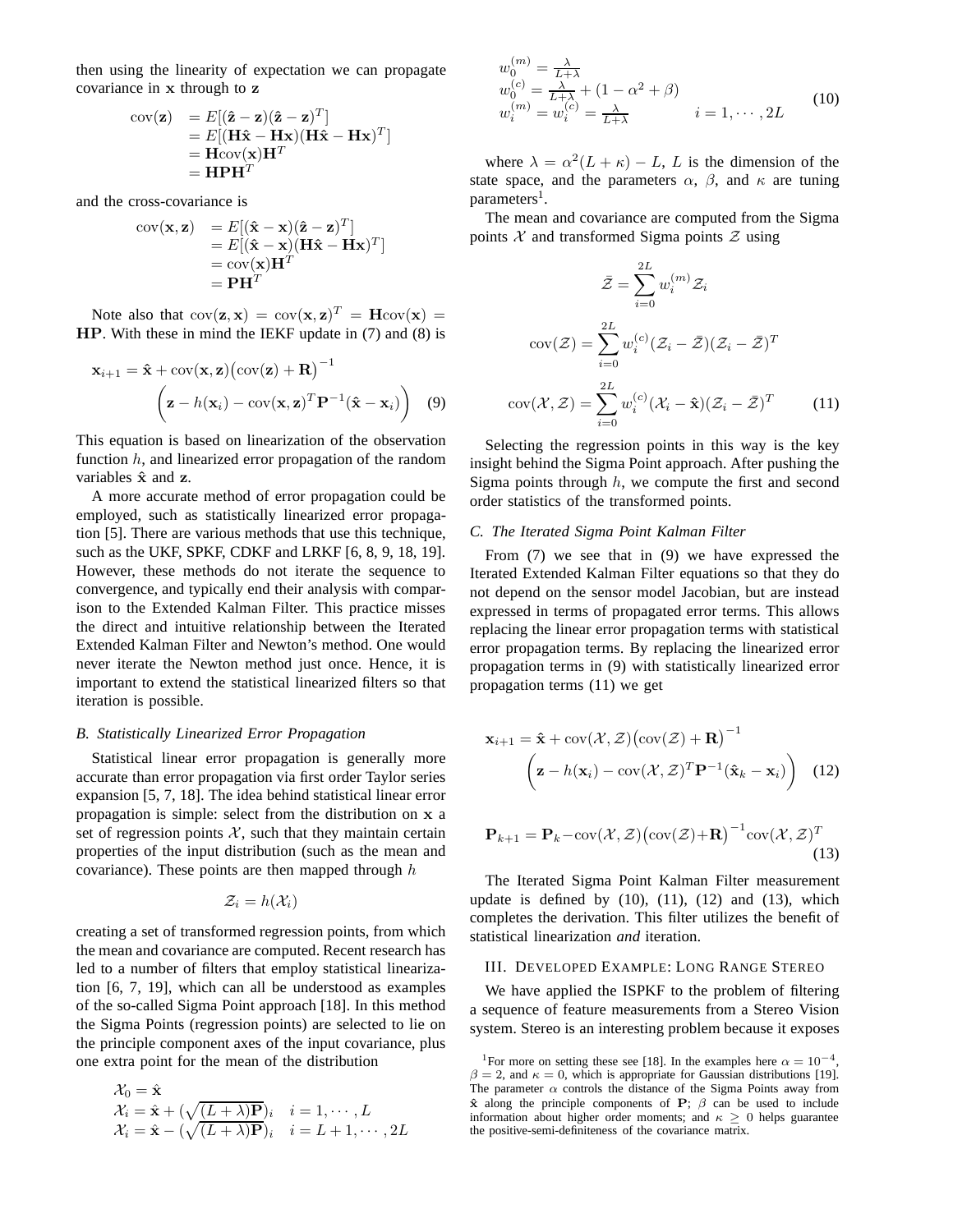

Fig. 1. Probability density function for disparity derived from a 3D landmark at 4m with a range standard deviation of 1.5m. The p.d.f. is clearly non-Gaussian, non-symmetric, and has a heavy tail. The difference between the p.d.f. mean and the true mean can lead to bias and apparent divergence when filtering stereo measurements.

the inability of linear error propagation to faithfully transform a probability density through a non-linear function. This is apparent in Fig. 1 which shows the shape of the *analytically propagated* disparity probability density function – it is not Gaussian.

Consider a standard camera model that maps a 3D point  $\mathbf{x} = [x, y, z]^T$  to pixel locations in an axis aligned stereo rig. Standard perspective projection gives

$$
\mathbf{z} = \begin{bmatrix} u_l \\ v_l \\ u_r \\ v_r \end{bmatrix} = h(\mathbf{x}) = \begin{bmatrix} f x/z \\ fy/z \\ f(b-x)/z \\ fy/z \end{bmatrix}
$$

where  $[u_l, v_l, u_r, v_r]^T$  is the measurement of the pixels in the left and right images,  $b$  is the baseline, and  $f$  is the focal length<sup>2</sup>. For rectified imagery, the disparity,  $d = u_l - u_r$ , is inversely related to range,  $d = s(z) = bf/z$ , and clearly range is inversely related to disparity  $z = s(z)^{-1} = bf/d$ . If both the left pixel  $[u_l, v_l]^T$  and right pixel  $[u_r, v_r]^T$  are realizations of normal distributions, then the measured disparity will also be normally distributed. Analogously, notice that in (8) that the covariance of the measurement distribution, derived from the state covariance  $P$ , is represented by the linear approximation  $H_i$ P $H_i^T$ . To understand the impact of this approximated measurement distribution better we use the range p.d.f.,  $f_z(z)$ , which we have modeled as Gaussian, to derive analytically the disparity p.d.f.,  $f_d(d)$ . This gives the *derived distribution* [2],



Fig. 2. Error propagation from the state space to the measurement space for stereo ranging. Propagation of this type takes place when we compute  $\overline{\mathcal{Z}}$  and  $\overline{\text{cov}}(\overline{\mathcal{Z}})$  in  $(11)$  or  $\overline{\text{cov}}(\mathbf{z})$  via  $\overline{\text{HPH}^T}$ . Statistical error propagation captures the mean of the analytical p.d.f. more accurately, which is biased long due to the heavy tail.

$$
f_d(d) = f_z(s(d)^{-1}) \left| \frac{\partial s(d)^{-1}}{\partial d} \right|
$$

which expands to

$$
f_d(d) = \frac{fb}{\sqrt{2\pi}\sigma_z d^2} exp\left(\frac{-(fb/d - \mu_z)^2}{2\sigma_z^2}\right) \tag{14}
$$

Where  $\sigma_z$  is the range standard deviation and  $\mu_z$  is the range mean. This non-Gaussian p.d.f. is shown in Fig. 1 and on the y-axis of Fig. 2. Clearly, this predicted measurement disparity p.d.f. is non-symmetric and has a long tail (which causes bias in stereo). Using statistical linearization to compute these distributions is generally more accurate that linearized error propagation when the function  $h$  is non-linear [5, 18]. This is apparent in Fig. 2 which shows that statistical error propagation captures the mean of the disparity probability density function more accurately than linear error propagation.

# *A. Comparison of methods*

In this section we derive and compare a number of methods that estimate the 3D position of a distant feature given stereo measurements. Consider some general stereo triangulation function  $r : \mathbb{R}^4 \to \mathbb{R}^3$ 

$$
r(\mathbf{z}) = \mathbf{x} = \begin{bmatrix} x \\ y \\ z \end{bmatrix}
$$
 (15)

All the filters we compare are initialized with  $r(\mathbf{z}_1)$ , the triangulated stereo value from the first measurement. The initial state error covariance matrix P is found via error propagation of image errors

$$
\mathbf{P} = \frac{\partial r}{\partial \mathbf{z}} \mathbf{R} \frac{\partial r}{\partial \mathbf{z}}^T , \qquad \mathbf{R} = \begin{bmatrix} \Sigma_l & 0 \\ 0 & \Sigma_r \end{bmatrix}
$$
 (16)

<sup>2</sup>Throughout this portion of the paper we use linear camera models with a resolution of  $512\times384$  pixels, a horizontal FOV of 68.12° and vertical FOV of 51.37◦ . Unless otherwise stated, we use uncorrelated image measurement noise with a standard deviation of 0.25 pixels.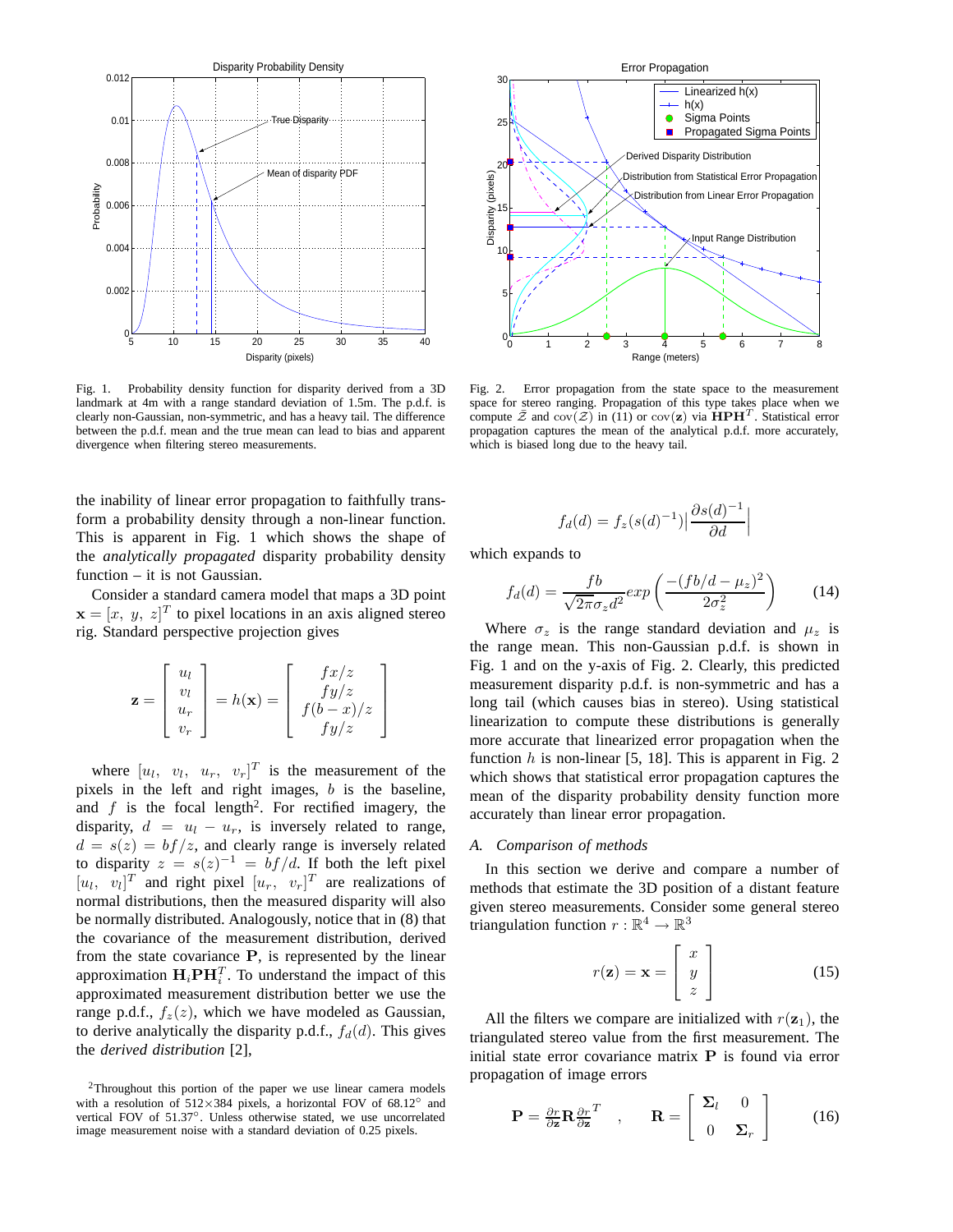

Fig. 3. Filter convergence for a sequence of 20 measurements of a feature at 25m averaged over 1000 trials. Image noise is modeled as uncorrelated standard deviation of 0.25 pixels.

where  $\Sigma_l$  and  $\Sigma_r$  are the left and right  $2 \times 2$  measurement error covariance matrices, respectively.

We compare the following methods: the optimal Batch non-linear least squares solution (III-A.1), an Iterated EKF (III-A.3), a Gauss-Newton Smoother (III-A.2), an EKF with 3D measurements (III-A.4), the UKF (III-A.5), and finally the Iterated Sigma Point Kalman Filter (III-A.6).

It is well known that stereo triangulation suffers from a statistical bias, and recently solutions for bias removal have been proposed [12, 13] However, in the context of temporal filtering bias removal is not enough – we must also make sure the underlying estimation machinery is robust to the non-linear nature of the problem at hand, or else the estimator may exhibit apparent divergence, as we will see with the "3D EKF" described below.

*1) Batch Least Squares:* If we have measurements  $z_i$ for  $j = 1, 2, ..., k$  up to time k then we can lump all the measurements together

$$
\mathbf{z} = \begin{bmatrix} \mathbf{z}_1 \\ \mathbf{z}_2 \\ \vdots \\ \mathbf{z}_k \end{bmatrix}, h = \begin{bmatrix} h_1(\mathbf{x}) \\ h_2(\mathbf{x}) \\ \vdots \\ h_k(\mathbf{x}) \end{bmatrix},
$$

$$
\mathbf{R} = \begin{bmatrix} \mathbf{R}_1 & 0 & \cdots & 0 \\ \vdots & \mathbf{R}_2 & & \vdots \\ \vdots & & \ddots & 0 \\ 0 & \cdots & 0 & \mathbf{R}_k \end{bmatrix}.
$$

Where the  $j^{th}$  observation function  $h_j$  is

$$
h_j(\mathbf{x}) = \begin{bmatrix} h_{left}(\mathbf{x}) \\ h_{right}(\mathbf{x}) \end{bmatrix}
$$
 (17)

and  $h_{left}$  :  $\mathbb{R}^3 \rightarrow \mathbb{R}^2$  and  $h_{right}$  :  $\mathbb{R}^3 \rightarrow \mathbb{R}^2$  are the left and right camera projection functions. Depending on the camera models in use,  $h_{left}$  and  $h_{right}$  can be formulated in a variety of ways [17, 20]. We only require



Fig. 4. Squared Filter Error vs. Measurement number for a sequence of 20 measurements of a feature at 25m averaged over 1000 trials. The improvement of the UKF over the Gauss-Newton method can be attributed to statistical error propagation. The improvement of the ISPKF over the UKF can be attributed to Iteration. Notice that filters incorporating prior information modeled as Gaussian (all but the batch filter) suffer from initialization problems – either over confidence or under confidence. This is due to modeling range uncertainty as Gaussian, which is incorrect.

that these functions and their first derivatives are available, and otherwise leave them unspecified.

From this we can write a large batch least squares problem

$$
\ell_{\mathbf{z}}(\mathbf{x}) \approx \frac{1}{2}(\mathbf{z} - h(\mathbf{x})) \mathbf{R}^{-1}(\mathbf{z} - h(\mathbf{x})) \tag{18}
$$

the solution to which is the *maximum likelihood estimate* (MLE) given all measurements at all times. The Gauss-Newton Iteration for this problem is

$$
\mathbf{x}_{i+1} = (\mathbf{H}_{i}^{T} \mathbf{R}^{-1} \mathbf{H}_{i})^{-1} \mathbf{H}_{i}^{T} \mathbf{R}^{-1} (\mathbf{z} - h(\mathbf{x}_{i}) + \mathbf{H}_{i} \mathbf{x}_{i}).
$$

As usual after convergence the covariance is approximated as

$$
\hat{\mathbf{P}}_{k+1} = (\mathbf{H}_i^T \mathbf{R}^{-1} \mathbf{H}_i)^{-1}.
$$

Notice that for identical and independently distributed Gaussian measurements this is exactly the inverse Fisher Information matrix, and hence the batch estimator matches the Cramer-Rao lower bound. In the maximum likelihood sense this is the *best* unbiased estimate possible. In Fig. 3 and Fig. 4 we expect this estimator to perform the best.

*2) Gauss-Newton Smoother:* Including a prior in the batch estimator results in a formulation identical to the Gauss-Newton recursive filter in (5) except that the measurement vector z is much larger (it contains all measurements from all times). This batch/recursive filter can use any number of past measurements, such as a sliding window over the previous  $m$  measurements. The longer the window the closer the results will approximate the MLE batch solution. A history window of  $m = 1$  is equivalent to the Gauss-Newton recursive filter (5); a window with all measurements is equivalent to the batch method in Sec. (III-A.1). Results for smoothing with a window of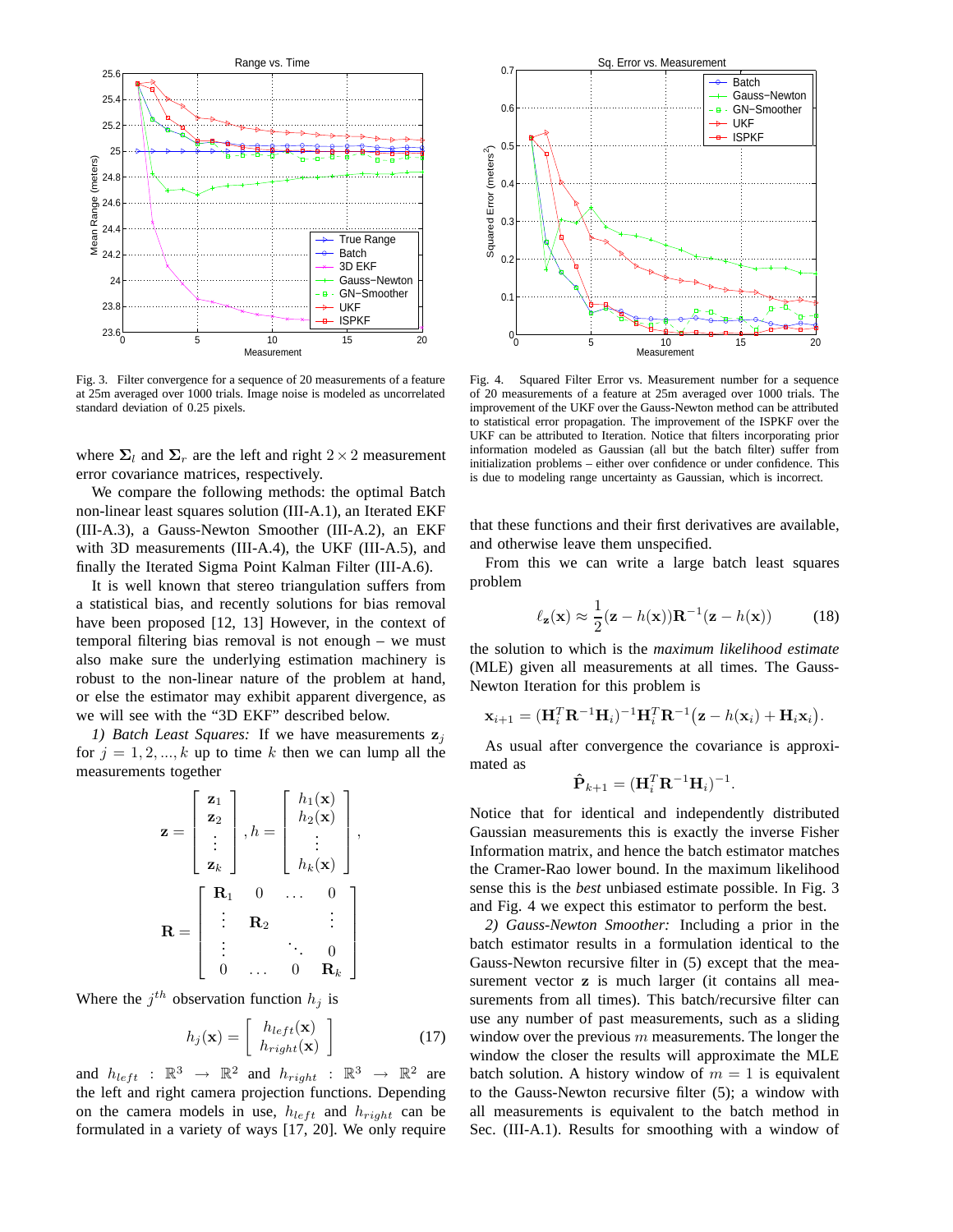

Fig. 5. Range probability density function analytically derived through the stereo triangulation equations (inverse of the sensor model). Propagating measurements that are normally distributed results in a non-Gaussian range distribution. Estimators that model the feature state as a 3D Gaussian will suffer from this mis-representation. The filter will likely exhibit either bias or divergence. Both iteration and statistical linearization can help overcome these effects. *All* the filters except the batch-optimal filter in Fig. 3 suffer from this mis-representation so some extent.

 $m = 5$  are shown in Fig. 3 and Fig. 4. As expected, the Smoother matches the Batch estimator up until the time window starts dropping older measurements at  $m = 5$ .

*3) Iterated Extended Kalman Filter:* An Iterated Extended Kalman Filter is algebraically equivalent to a Gauss-Newton Smoother with a time window of  $m = 1$ . The results for this filter are plotted in Fig. 3 and Fig. 4. Initially the filter exhibits apparent divergence along the lines of the 3D EKF. This can be attributed to the inaccuracy of modeling range uncertainty as a Gaussian, when the true range distribution is biased long, as shown in Fig. 5.

*4) EKF with 3D measurements:* In order to see the deleterious effects linearized error propagation can have on a filter, consider a Kalman Filter with 3D observations,  $z_{3D}$ , as output from stereo triangulation. The state estimate and observation are independent realizations of multivariate normal distributions:  $\mathbf{z}_{3D} \sim N(r(\mathbf{z}), \mathbf{R}_{3D})$  and  $\hat{\mathbf{x}} \sim$  $N(\mathbf{x}, \hat{\mathbf{P}})$  where  $\mathbf{R}_{3D}$  and  $\hat{\mathbf{P}}$  are the measurement and state error covariance matrices, respectively. The measurement error covariance matrix  $\mathbf{R}_{3D}$  is found via error propagation of image errors just like (16).

Notice that using this formulation introduces an extra linear error propagation into the equations. This has serious implications for filter performance – indeed from Fig. 3 we see that the 3D EKF converges to a biased value. Filtering sequences of 3-D measurements from stereo leads to biased range estimates when the uncertainty of each 3-D measurement is modeled by standard linear error propagation techniques; this emphasizes the fact that linear error propagation does not faithfully represent the transformed distribution.

*5) Unscented Kalman Filter:* The Unscented Kalman Filter is equivalent to the Iterated Sigma Point Filter where



Fig. 6. Cramer Rao Lower Bound for the ISPKF, the Gauss-Newton Smoother, and the optimal Batch filter. As expected the Batch filter tracks the CRLB, and the Gauss-Newton Smoother tracks the CRLB for the first 5 steps. However, after 5 steps the the Smoother starts rolling old measurements into a prior, and the ISPKF starts to out perform the Smoother. As a recursive filter the ISPKF is nearly as efficient as the Batch filter.

only one iteration is carried out during the measurement update. This filter is shown in Fig. 3 and Fig. 4.

*6) Iterated Sigma Point Kalman Filter:* Applying the Iterated Sigma Point Filter developed in Sec. III to the stereo problem is straightforward. Like the other filters the state is initialized via stereo triangulation and error propagation. The iterated measurement update typically converges within 9 iterations. As can be seen in Fig. 3 and Fig. 4 the ISPKF comes closest to matching the batch solution, followed by the Gauss-Newton Smoother.

#### IV. ESTIMATOR EFFICIENCY

It is also important to address the efficiency of the ISPKF; that is, how well it approximates a minimal variance estimate of the parameters. The information inequality,  $cov_{\mathbf{x}}(\mathbf{x}) \geq \mathcal{I}_{\mathbf{z}}(\mathbf{x})^{-1}$ , defines such a bound, which is called Cramer-Rao lower bound [2]. Here the Fisher information matrix  $\mathcal{I}_{z}(\mathbf{x})$  is given by the symmetric matrix whose  $i^{th}$ ,  $j^{th}$  element is the covariance between first partial derivatives of the log-likelihood function (18),

$$
\mathcal{I}_{\mathbf{z}}(\mathbf{x})_{,i,j} = \text{cov}_{\mathbf{x}}\left(\frac{\partial \ell_{\mathbf{z}}}{\partial \mathbf{x}_i}, \frac{\partial \ell_{\mathbf{z}}}{\partial \mathbf{x}_j}\right) \tag{19}
$$

.

which, for a multivariate normal distribution, reduces to [15, 21]

$$
\mathcal{I}_{\mathbf{z}}(\mathbf{x})_{,i,j} = \frac{\partial h}{\partial \mathbf{x}_i}^T \mathbf{R}^{-1} \frac{\partial h}{\partial \mathbf{x}_j}
$$

For  $n$  independent identically distributed measurements the Fisher information is simply  $n\mathcal{I}$ . Qualitatively, an estimator that comes close to the CRLB is efficient. Fig. 6 shows comparison between the ISPKF, the Gauss-Newton smoother and the CRLB, and demonstrates that the ISPKF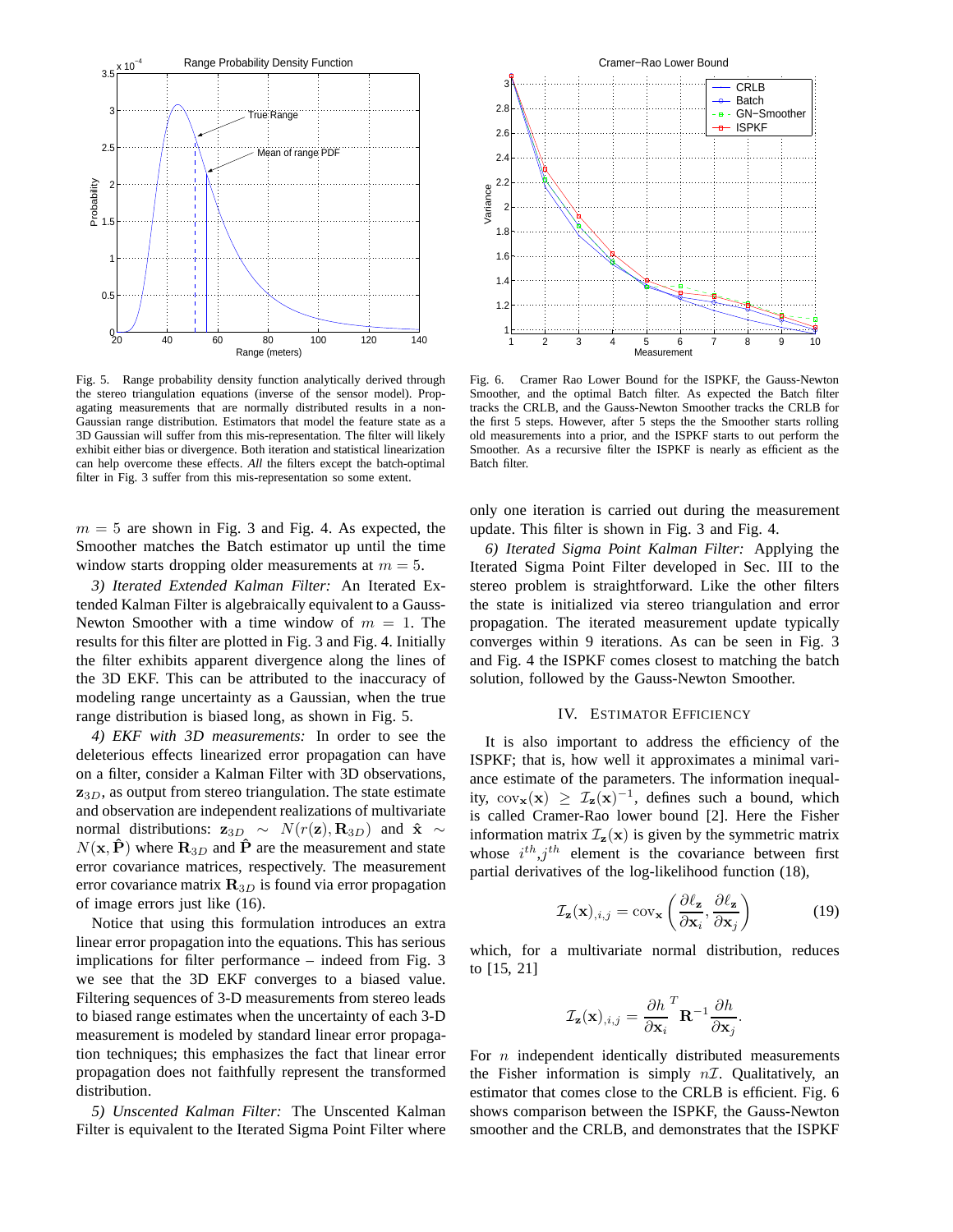

Fig. 7. Sample image (left) from experiments using the FIDO Mars Rover (right). The wall is approximately 6m from the robot. Over 20 frames there were 8005 stereo measurements of 899 different SIFT features. FIDO uses rectified camera models with a resolution of  $512\times384$  pixels, a horizontal FOV of 37.22◦, a vertical FOV of 29.53◦ and a baseline of ∼20cm.



Fig. 8. Sample image (left) from experiments using a stereo setup configured analogously to the LAGR robot (right). The wall is approximately 20m from the robot. This sequence uses rectified camera models with a resolution of 512×384 pixels, a horizontal FOV of 54.08◦, a vertical FOV of 40.87◦ and baseline of ∼18cm.

is efficient. Note that this is also an indication of consistency, since the estimator is not over-confident (e.g. it does not dip below the CRLB).

## V. LONG RANGE STEREO EXPERIMENTS

To verify that the ISPKF is indeed converging to a reasonable estimate we have performed the following experiments. We took a sequence of 20 stereo images of a highly textured large flat wall, triangulated and tracked SIFT features on this wall [10]. We then fit a plane to all of the triangulated 3D points from all of the frames using RANSAC with an inlier threshold of 5cm [4]. If the stereo rig is well calibrated then the plane fit should give a reasonable 'ground truth' against which to measure error. Fig. 7 and 8 show sample images from two of the robots used in two different experiments. Fig. 9 shows a sample image from a sequence of 733 frames of a large checkerboard pattern measured from approximately 12m. In this case features are extracted with sub-pixel accuracy using a saddle point least squares fit [11]. This experimental setup is meant to ensure that features will follow a normal distribution, and for purposes of clarity we report results for this sequence.

The error plot in Fig. 10 for the checker wall sequence shows that filtering with the ISPKF improves the planarerror – e.g. the structure estimate is improved with filtering. The Gauss-Newton and Batch estimators are also plotted.



Fig. 9. Sample image of the checker wall sequence. The wall is approximately 12m in front of the robot. For scale, each checker is a US Letter size piece of paper (8.5 in by 11 in). Over 733 frames 105 corner features were tracked from the center portion of the pattern. The lighting and camera shutter speed were deliberately set to induce image noise so that the feature tracker (a sub-pixel saddle point corner fit in this case [11]) would produce high measurement noise. This is apparent in the measurement histogram on the right, which is a histogram of 77,049 measurements for real data from the checker wall sequence (for the horizontal pixel dimension). This sequence uses rectified camera models with a resolution of 1024x768 pixels, a horizontal FOV of 54.08◦, a vertical FOV of 40.87◦ and baseline of ∼4cm. This small baseline setup was deliberately chosen to to challenge the estimators in this paper with noisy data and small disparities.



Fig. 10. Results from real data showing error measured against RANSAC ground truth plane for the Batch, ISPKF and Gauss-Newton filter for the checker wall sequence.

While all the estimators show improvement, it is difficult to distinguish difference in their performance.

# VI. FUTURE WORK

In the near future we have plans to use the estimation machinery developed in this paper to improve the structure of maps built from moving robot platforms. This leads naturally into Structure from Motion (SFM) and Simultaneous Localization and Mapping (SLAM) research – problems that we are actively working on. Another interesting direction to consider is filtering dense stereo range images like the one shown in Fig. 11.

Generally, the problem with using simple parametric distributions (like Gaussians) is that error-propagation through non-linear functions can transform the p.d.f. into highly non-Gaussian shapes. For instance, in stereo, the input p.d.f. *is* quite nearly Gaussian (see for instance the